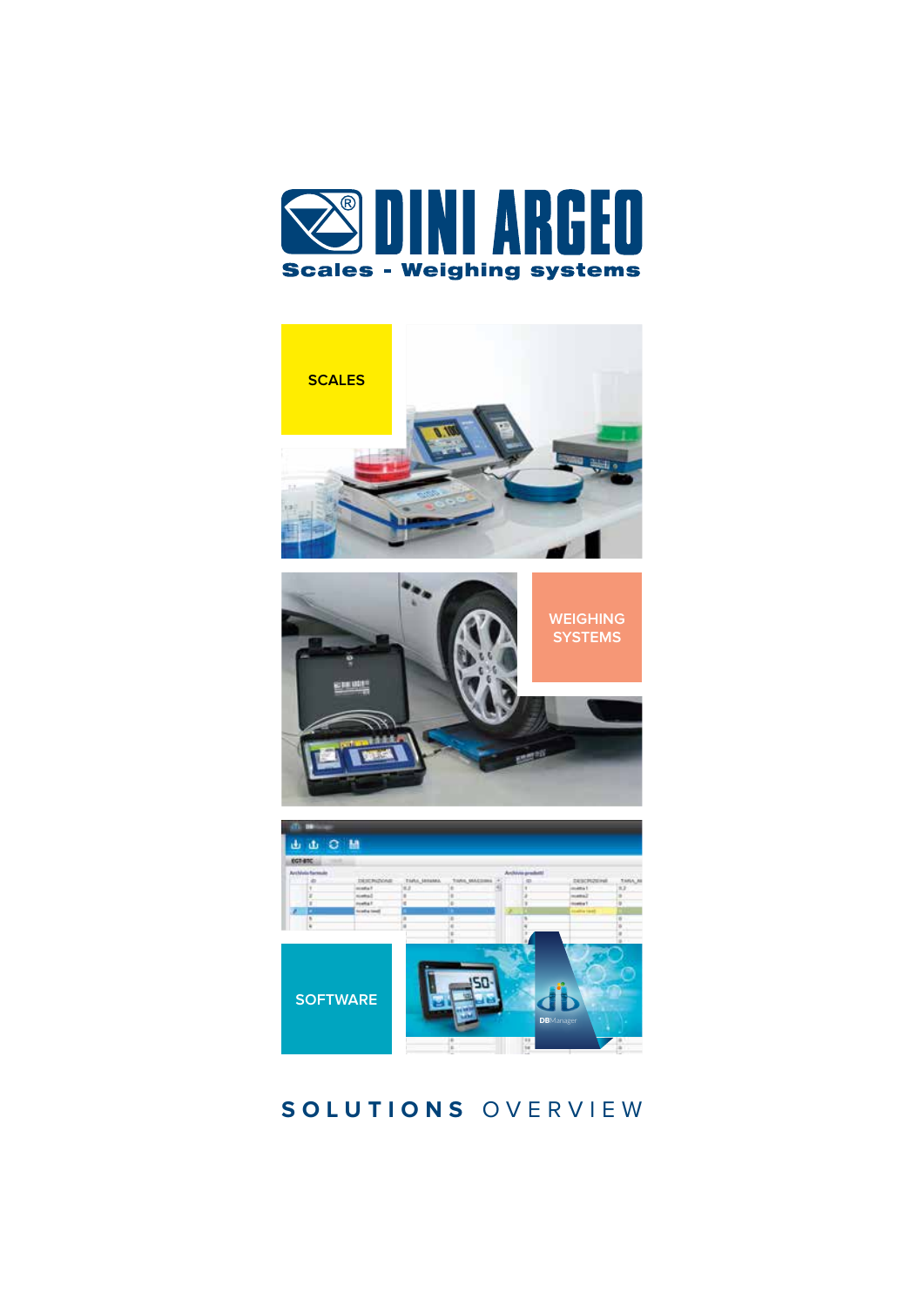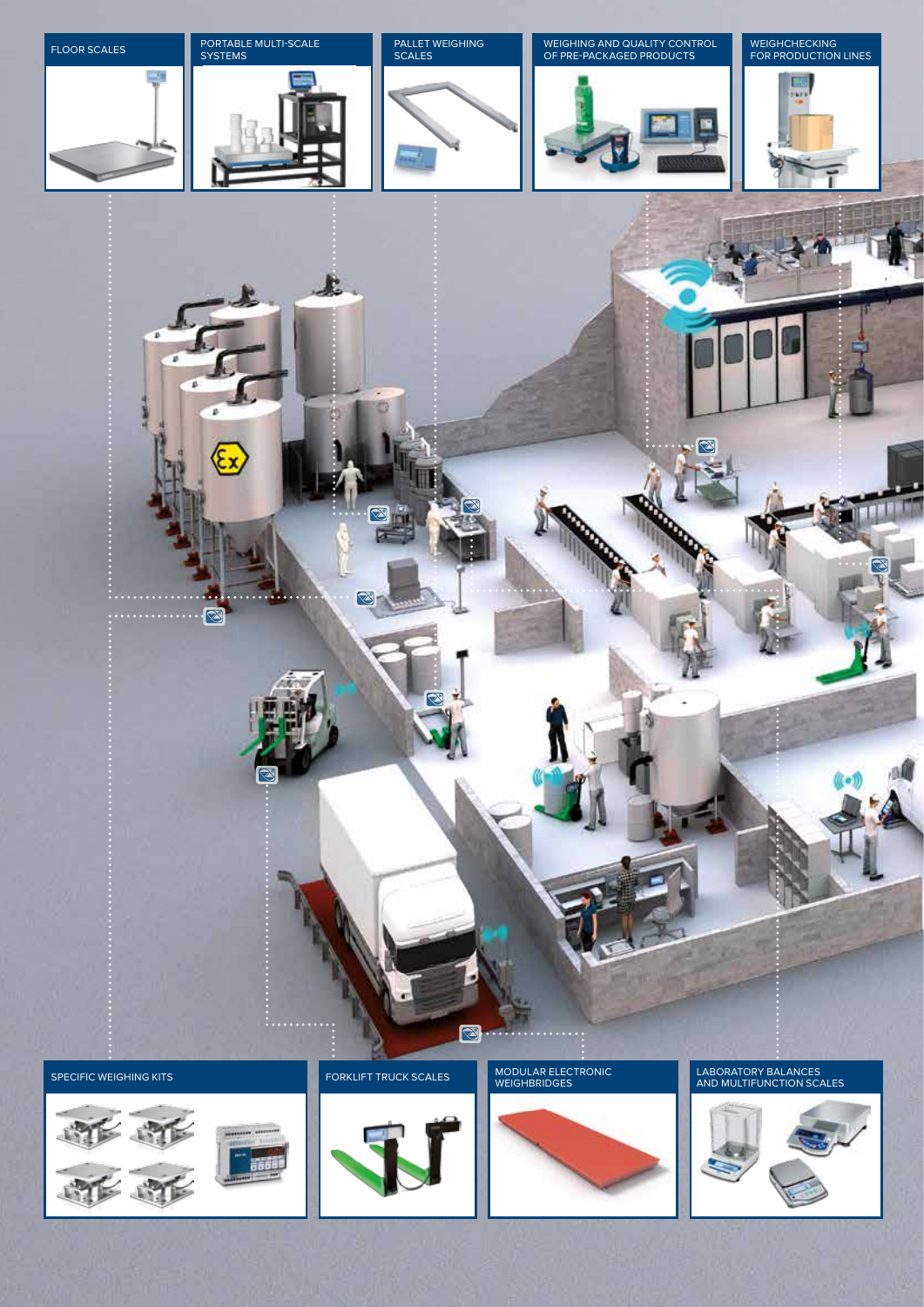

 $\sqrt{2}$ 

 $\boxed{\otimes}$ 

. . . . . .

8



## SOFTWARE AND INTEGRATED SOLUTIONS WEIGHT REPEATERS CRANE SCALES CRANE SCALES WEIGHING SYSTEM FOR BELT CONVEYORS



SCALES FOR VEHICLE CHECKING AND WEIGHING

**B.** 





 $\mathbf{d}$ 





The contents of this document are the property of Dini Argeo. It may not be reproduced, even partially, by any means, of these texts or materials.